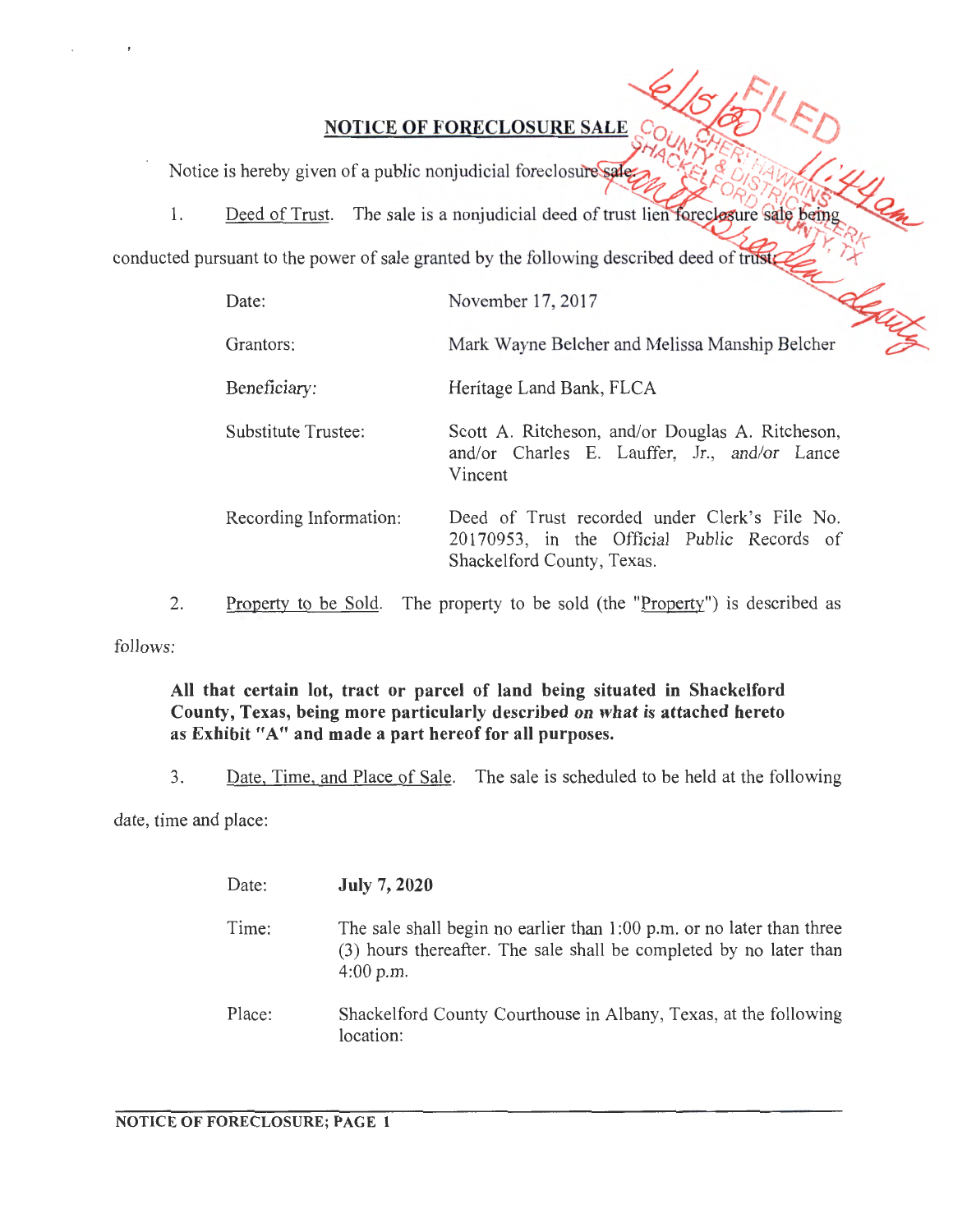In the area of such Courthouse designated by the Shackelford County Commissioners' Court as the area where foreclosure sales shall take place, or, if no such area has been designated, then at East door of the Shackelford County Courthouse, in Albany, Texas.

The deed of trust permits the beneficiary to postpone, withdraw, or reschedule the sale for another day. In that case, the trustee or substitute trustee under the deed of trust need not appear at the date, time and place of a scheduled sale to announce the postponement, withdrawal, or rescheduling. Notice of the date of any rescheduled foreclosure sale will be reposted and refiled in accordance with the posting and filing requirements of the Texas Property Code. Such reporting or refiling may be after the date originally scheduled for this sale.

4. Terms of Sale. The sale will be conducted as a public auction to the highest bidder for cash, subject to the provisions of the deed of trust permitting the beneficiary thereunder to have the bid credited to the note up to the amount of the unpaid debt secured by the deed of trust at the time of sale.

Those desiring to purchase the property will need to demonstrate their ability to pay cash on the date the property is sold.

The sale will be made expressly subject to unpaid ad valorem taxes and any title matters set forth in the deed of trust, but prospective bidders are reminded that by law the sale will necessarily be made subject to all other matters of record affecting the Property, if any, to the extent that they remain in force and effect and have not been subordinated to the deed of trust. Prospective bidders are strongly urged to examine the applicable property records to determine the nature and extent of such matters, if any.

A purchaser at the sale of the Property "acquires the Property "AS IS" without any expressed or implied warranties" (except as to the warranties of title from the grantor identified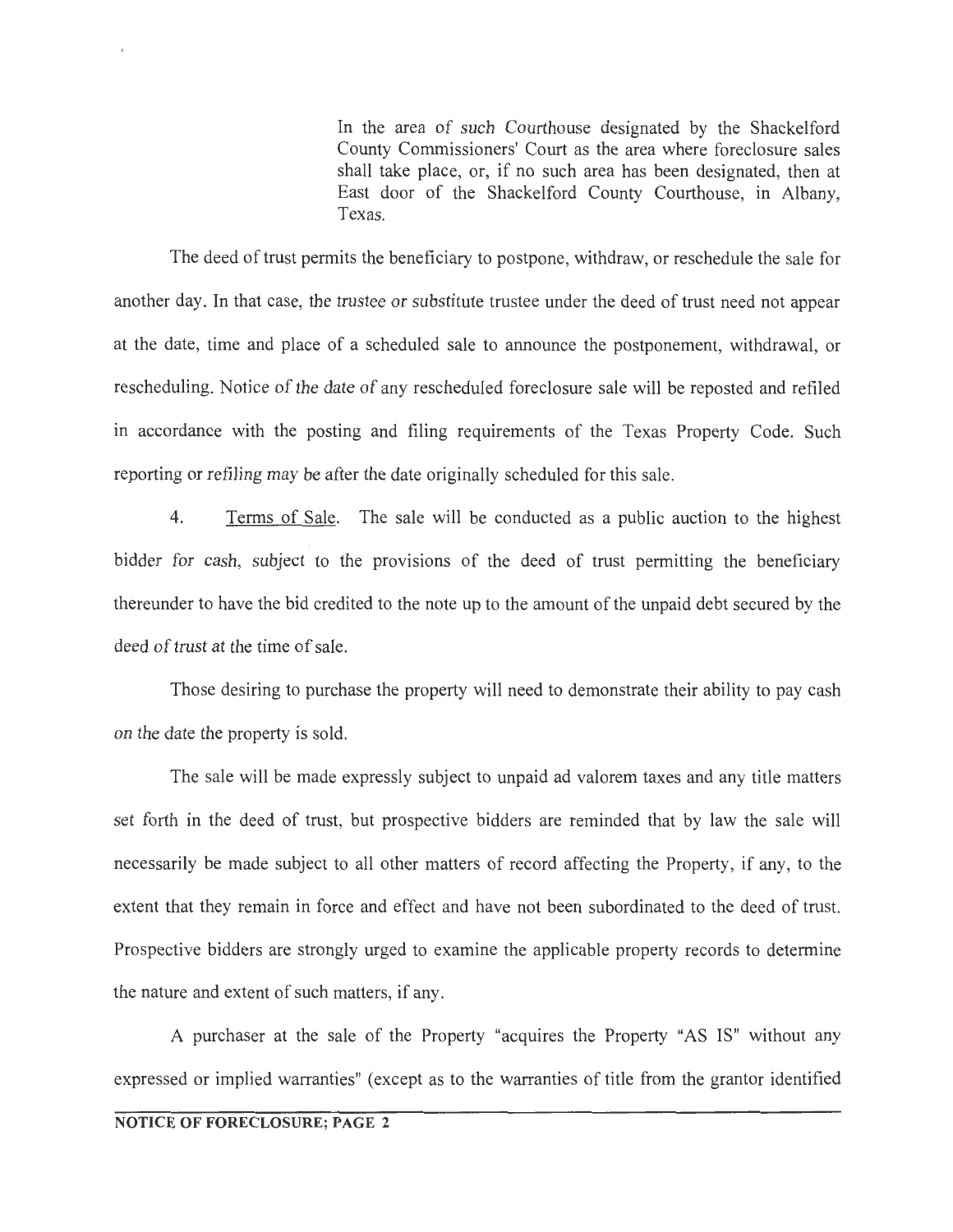in the deed of trust described below). Any purchaser acquires the Property "at the purchaser's own risk." Texas Property Code §51.009. Nothing set forth in this Notice is an express or implied representation or warranty regarding the Property, all of which are specifically disclaimed by the undersigned and by the beneficiary of the herein described deed of trust.

5. Type of Sale. The sale is a nonjudicial deed of trust lien foreclosure sale being conducted pursuant to the power of sale granted by the deed of trust executed by Mark Wayne Belcher and Melissa Manship Belcher. The deed of trust is dated November 17, 2017, and is recorded in the office of the County Clerk of Shackelford County, Texas, under Clerk's File No. 20170953 , in the Official Public Records of Shackelford County, Texas.

6. Obligations Secured. The deed of trust provides that it secures the payment of the indebtedness and obligations therein described (collectively the "Obligations") including, but not limited to, (1) the November 17, 2017 promissory note in the original principal amount of \$460,800.00, executed by Mark Wayne Belcher and Melissa Manship Belcher, and payable to the order of Heritage Land Bank, FLCA; (2) all renewals and extensions of the note; (3) all interest, late charges, fees and other expenses payable under said note on the herein described deed of trust; and (4) all other debts and obligations described in the deed of trust (including all debts secured by any cross-collateralization clause in the deed of trust). Heritage Land Bank, FLCA is the current owner and holder of the Obligations and is the beneficiary under the deed of trust.

Questions concerning the sale may be directed to the undersigned or to the beneficiary, Heritage Land Bank, FLCA, Attention: Charlotte Sellers, telephone (903) 534-5040.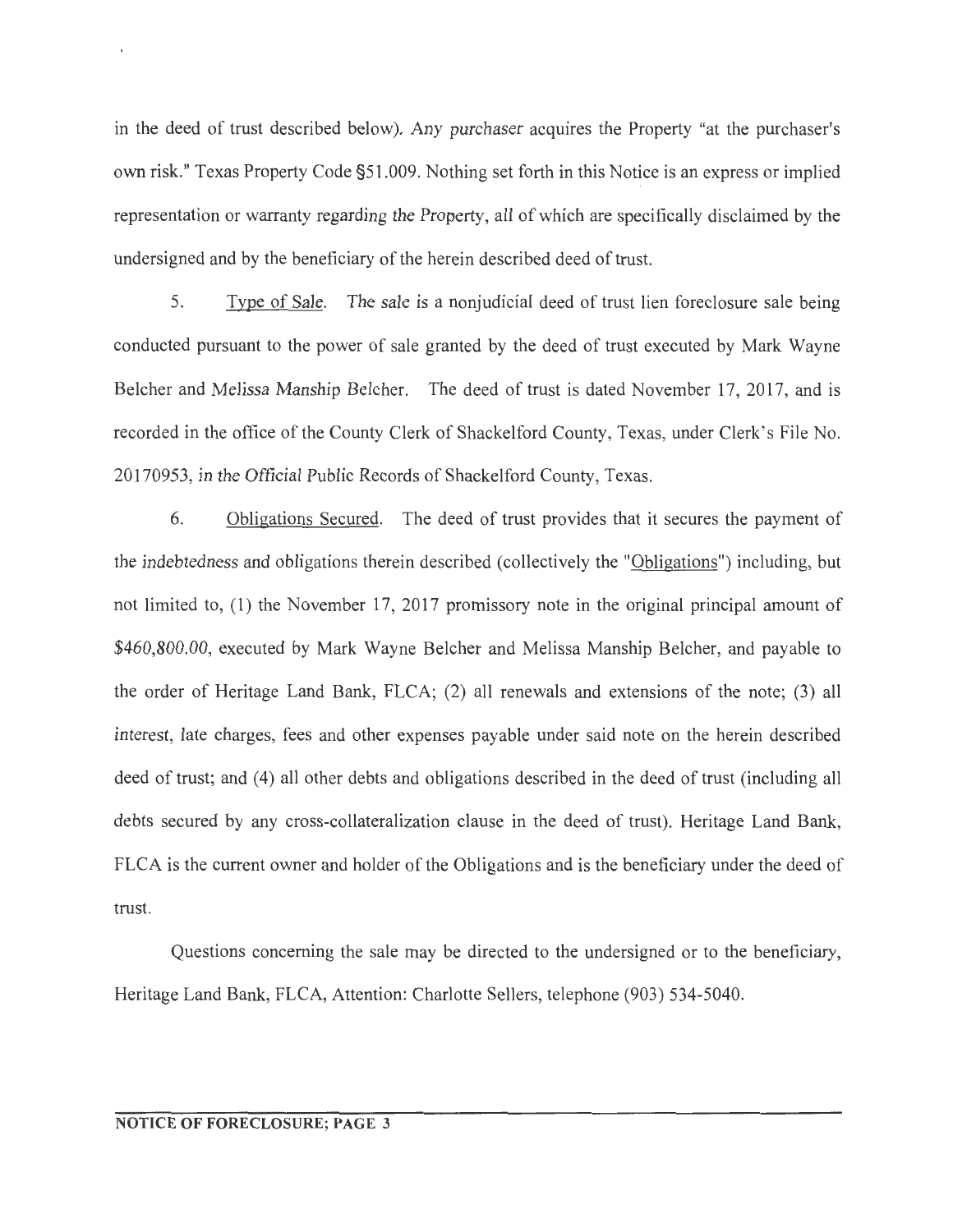7. Default and Request to Act. Default has occurred under the deed of trust, and the beneficiary has asked me, as substitute trustee, to conduct this sale. Notice is given that before the sale the beneficiary may appoint another person substitute trustee to conduct the sale.

DATED: June  $\vert \vert \vert$ , 2020.

OOGLASA. RITCHESON.

Substitute Trustee 821 ESE Loop 323, Suite 530 Tyler, Texas 75701 Tel: (903) 535-2900 Fax: (903) 533-8646

## Notice to Members of the Armed Forces of the United States:

Assert and protect your rights as a member of the armed forces of the United States. If you are or your spouse is serving on active military duty, including active military duty as a member of the Texas National Guard or the National Guard of another state or as a member of a reserve component of the armed forces of the United States, please send written notice of the active duty military service to the sender of this notice immediately.